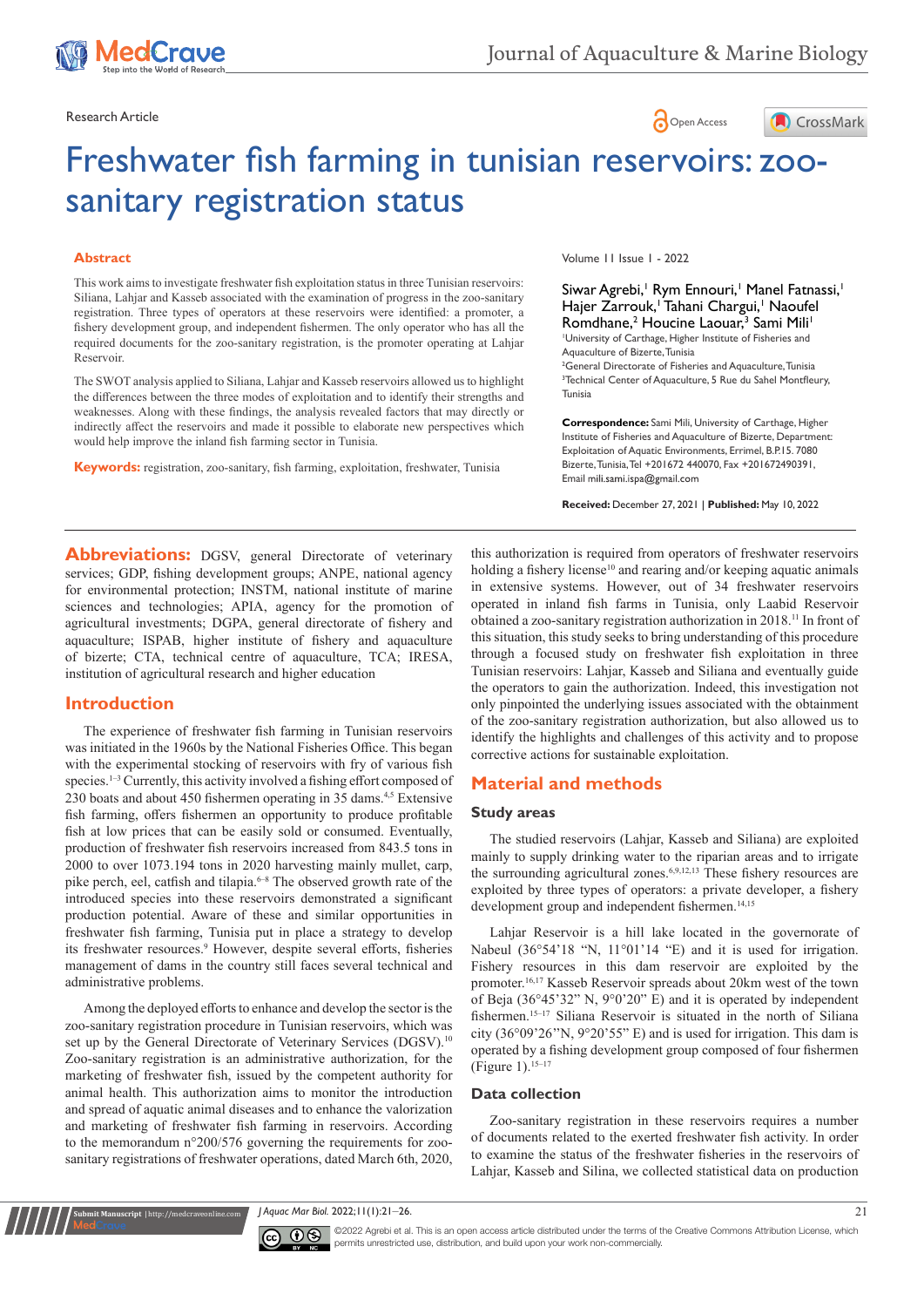(monthly by type of fishing and by species). These data were collected from organizations involved in this sector, notably CTA, INSTM, ISPAB, DGPA, DGSV and APIA.17 Other data were gathered during field visits through personal interview surveys in Lahjar, Kasseb and Rotengle by Rudd which were conducted on a monthly basis between March and September 2021.<sup>11</sup>



**Figure 1** Study areas (Siliana, Lahjar, and Kasseb Dams).

It is worthy to note that the data collection process was fraught with difficulties with regards to mobility, and to the reluctance of some fishermen to cooperate and to provide valid information. Such problems have already been elucidated in previous studies conducted at Tunisian reservoirs by Mili et al.<sup>6</sup> Mili et al.<sup>9</sup> Losse et al.<sup>12</sup> Mtimet<sup>13</sup> Mili<sup>14</sup> and Elloumi<sup>18</sup> Despite these challenges, though, the data collected helped us gain an insight into the status of the freshwater fisheries in these reservoirs.

#### **Zoo-sanitary registration procedure**

Zoo-sanitary registration requires a number of documents including the registration application form, other authorization certificates, such as the fishing license and ANPE authorization, which provide information on the nature of the fishing activities.11 The zoo-sanitary registration application must be completed and signed by the operator of the reservoir. The list below includes all the required documents for the application:<sup>10,18</sup>

- a. A copy of the freshwater reservoir operating license;
- b. A copy of the authorization from ANPE;
- c. A plan of the location of the exploitation (scale 1/1000 minimum) indicating the boundaries, the accesses and the surroundings of the exploitation as well as the fishing area;
- d. The number of people working on the farm and their qualification;
- e. Description of the used equipment and devices;
- f. Description of the reservoir activities including the type of cultivated species, the stocking schedule, annual schedule, production by species, list of suppliers of fry and/or larvae, the landing site with contact information, marketing of the product, neighboring activities (agricultural or other), etc;
- g. The recorded production as in the model of the follow-up sheets.

## **SWOT analysis**

The investigated reservoirs are exploited by three different types of operators.6,9,18 The investigation was based on the information collected through the surveys, field visits and examination of the archives of the national organizations involved in the inland fish

farming sector in Tunisia (CTA, INSTM, ISPAB, DGPA, DGSV and APIA).<sup>9,14,18</sup> The SWOT analysis sought to clarify the differences between the aforementioned three modes of exploitation and to indicate their strengths and weaknesses (Table 1). In addition, this analysis helped identify factors that may directly or indirectly affect fish farming activity in the reservoirs.

**Table 1** Parameters used in the SWOT analysis

|                         | <b>Studied parameters</b>                                                                                                                                             |
|-------------------------|-----------------------------------------------------------------------------------------------------------------------------------------------------------------------|
| Internal factors        | Characteristics of the reservoir: human<br>resources, production, geographical location,<br>fishing techniques, equipment and gear, etc.                              |
| <b>External factors</b> | External elements having an impact on the<br>activity of the exploitation (pollution, climate,<br>etc.); The environment of the operation<br>(competitors, suppliers) |

# **Results and discussion**

The results of this study showed that the freshwater fisheries in the reservoirs of Lahjar, Kasseb and Seliana are highly discrepant, mainly due to the mode of their exploitation.

#### **Kasseb reservoir**

At Kasseb Reservoir, the landing of the exploited fishery resource consists in mullet (*Chelon ramada* and *Mugil cephalus*), zander (*Sander lucioperca*), Barbell (*Barbus callensis*), silver carp (*Hypophthalmichthys molitrix*) and common carp (*Cyprinus carpio communis*).7,9,15 Fish production at this reservoir shows a seasonal variation and it was estimated at 15.99 tons in 2020. The most cultivated species is the mullet (38.08%), followed by barbel (31.64%) and zander (30.30%).8 These products are marketed directly (direct sale) and indirectly through resellers.<sup>6,9,12-14</sup> They are sold at the wholesale market of Tunis and the local market of Beja (Figure 2).



**Figure 2** Value chain at Kasseb reservoir.

The harvested fish in this reservoir is rarely kep**t** in freezers except in case of production shortage. It is transported, just after harvest, by means of a refrigerated truck, which keeps its freshness and ensures good quality. This method impacts positively the selling prices.

#### **Siliana reservoir**

In Siliana Reservoir, the main ichthyic exploited resources are mullet (*Chelon ramada* and *Mugil cephalus*), pikeperch (*Sander lucioperca*), common carp (*Cyprenus carpio communis*), barbel (*Luciobarbus callensis*) and rudd (*Scandinus erythrophthalinus*) with an annual production which was estimated at 13.02 tons in 2020.<sup>7,9,14,15</sup> The most harvested species is the common carp which accounts for 36.47% of the harvest volume, followed by pikerperch (26.49%), mullet (19.35%) and barbel (17.66%).<sup>8</sup> The sale of these products is achieved through an intermediary. Fish is first taken to a storage room in Siliana where it is conserved with ice coverage. Then, it is transported to the wholesale market of Tunis in a refrigerated van (Figure 3).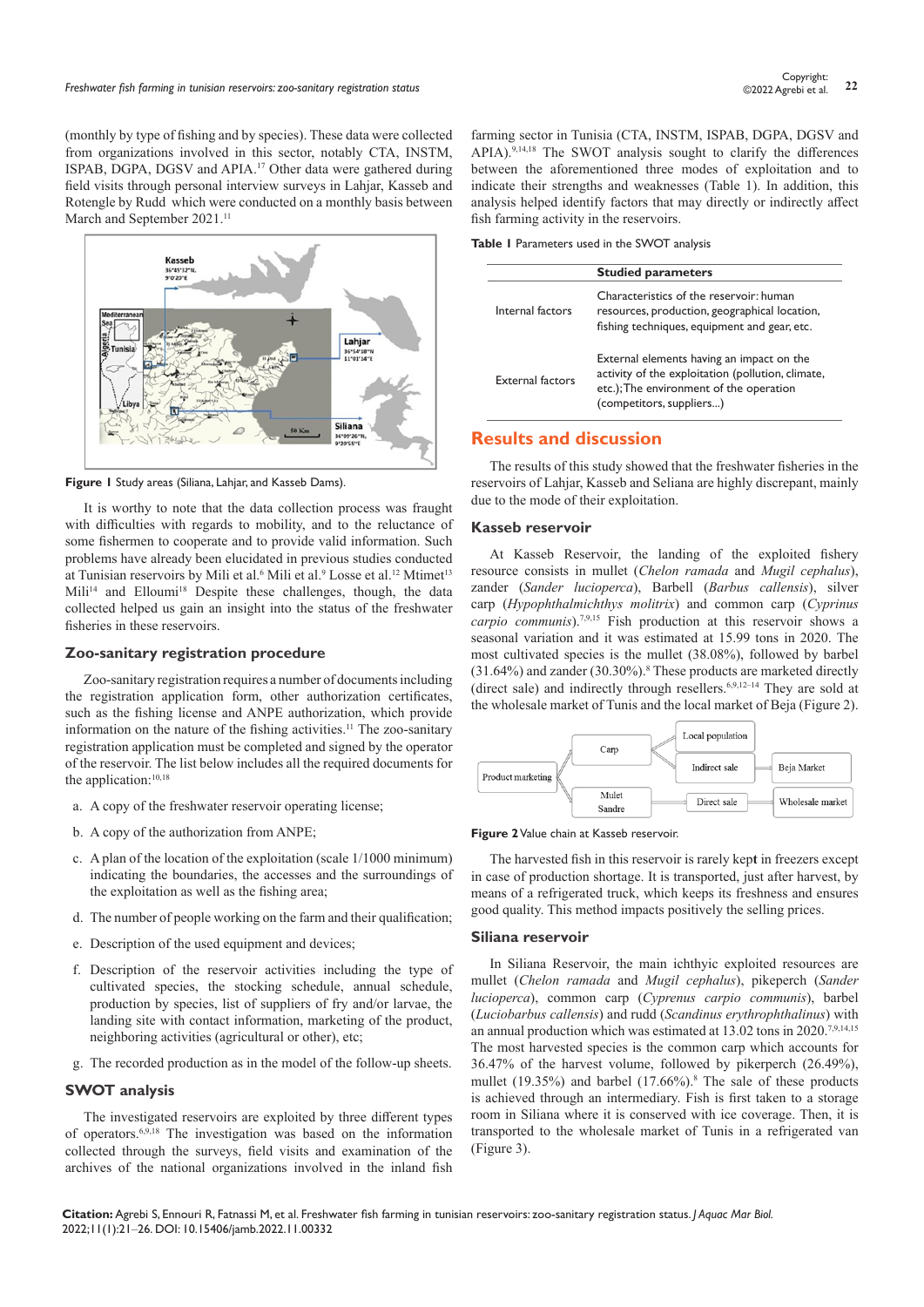

**Figure 3** Value chain at Siliana reservoir.

#### **Lahjar reservoir**

At Lahjar Reservoir, we recorded 10 species belonging to 5 families during the landings.7,9,15 The Mugilidae, represented by *Chelon ramada* and *Mugil cephalus*; the Cyprinidae family including the *Cyprinus carpio communis*, *Hypophthalmichthys molitrix*, *Hypophthalmichthys nobilis*, *Scardinius erythrophthalmus* and *Rutilus rubilio*. The Pikeperch (*Sander lucioperca*), the Nile Tilapia (*Oreochromis niloticus*), the eel (*Anguilla anguilla*), and the sea bass (*Dicentrarchus labrax*) also feature among the cultivated species.14,19,20

Fish production in Lahjar Reservoir was estimated at 6.04 tons in 2020 with an important seasonal variability.<sup>9,15</sup> The most harvested species is the mullet (50.05%), followed by tilapia (38.49%), eel  $(4.57%)$ , common carp  $(3.86%)$  and zander  $(3.01%)$ .<sup>8</sup> After fish is caught, it is sorted and placed in boxes with ice. Next, it is stored in cold storage spaces. Then, it is transported in an insulated van directly to the wholesale market in Tunis, hotels and restaurants. Additionally, there is high demand for this fish by local consumers (Figure 4).



**Figure 4** Value chain at Lahjar reservoir.

#### **Workforce**

At Siliana Reservoir, we counted an active workforce composed of eight fishermen. While, only three fishermen work at Kasseb exploitation. Lahjar Reservoir Farm, on the other hand, is distinguished by a diversified workforce of 6 people: an administrative agent, a driver, a commercial agent, a guard and two fishermen.

#### **Used equipment and gear**

Equipment and gear at Kasseb Reservoir include a non-motorized boat (length 5.92m) made of resin- coated wood, trammel nets and combined nets (mesh size 45mm, 45mm and 60mm) with drops varying between 200 and 600 meshes. The technical characteristics of these gears are comparable to those identified by Mili et al. $6$  in 2015 during the census conducted in 2011. The packaging and conservation equipment is composed of 30 fish boxes and an isothermal cooler. A private refrigerated truck is rented each time the production is higher than normal and requires liquidation in market. These results are akin to those reported by Mtimet<sup>13</sup>

The fishing fleet at Siliana Reservoir encompasses four nonmotorized fishing boats (length 5m and 5.5m and 4.20m) made of resin- coated wood. The most deployed fishing gears are gillnets (mesh size 40, 55, 60 and 80 with a drop of 100 meshes) and trammel nets (mesh size 40mm). This has also previously been described in other studies: Mili et al.<sup>6</sup> Mili et al.<sup>9</sup> Mtimet<sup>13</sup> & Mili<sup>14</sup> For packaging and conservation, the fishery development group has a scale and 20 fish boxes. The products are placed in the crates and conserved with ice. Then, they are transported in a private refrigerated truck which is rented at each sale operation.

At Lahjar Reservoir, a motorized wooden boat armored with resin is used. The used fishing gears are mainly gillnets (mesh size 70mm), trammel nets (internal mesh size 45/50/60mm), pots and longlines. With regards to packaging and conservation, the operator has a cold room, an isothermal cooler, a scale and 50 fish boxes. For transport, an isothermal truck is deployed. Regarding the rearing structure, three cages are used in this reservoir. These are made of woven polyamide (mesh size 6mm) with 5m-length, 5m-width and 1.5m-height, and they are placed at 3m-depth. The used equipment are similar to those inventoried during the freshwater fisheries diagnosis conducted by ISPAB and CTA researchers in 2015.6,14

#### **Evaluations of Zoo-sanitary registration**

Obtaining the zoo-sanitary registration for a freshwater fishing body depends on several factors. These include the compliance with the requirements, the commitment of the person in charge and the presence of the appropriate conditions ensuring the conservation of the products and the protection of the consumers. The zoo-sanitary registration is a very important step in the development of the Tunisian inland aquaculture sector and the sanitary safety of the farmed products coming from freshwater reservoirs.

Zoo-sanitary registration files include all the specificities and detailed information on the conducted operations in each reservoir. Table 2, summarizes the type of activity in every reservoir and shows the dates of the applications for the zoo-sanitary registration. The zoo-sanitary files were classified based on the information related to the fishing activities as well as the qualification of the personnel. The conformity of the gear and equipment to the required sanitary conditions was also verified.

#### **Table 2** Schedule of Zoo-sanitary registration requests

| Name of the farm  | Type of operator                 | Date       |
|-------------------|----------------------------------|------------|
| Lahjar Reservoir  | Promoter                         | 7/9/7071   |
| Siliana Reservoir | <b>Fishery Development Group</b> | 19/09/2021 |
| Kasseb Reservoir  | Fisherman                        | 20/09/2021 |

The comparison of the zoo-sanitary registration files (Table 3) revealed a great variability in the process, progress and in the degree of compliance of the operators with the requirements. The examined files had some deficiencies, such as unproved documents either due to the reluctance of the operators or because of administrative difficulties. Only the operator of Lahjar Reservoir adheres to the zoo-sanitary requirements and has a complete file ready for the zoosanitary registration authorization.

Table 3 Identification of the required documents for registration (+: available; -: not available)

| <b>Required documents</b>                       | Lahjar<br><b>Reservoir</b> | Kasseb<br><b>Reservoir</b> | <b>Siliana</b><br><b>Reservoir</b> |
|-------------------------------------------------|----------------------------|----------------------------|------------------------------------|
| Application for<br>registration                 | +                          | $\ddot{}$                  | $\ddot{}$                          |
| Fishing authorization                           | $\ddot{}$                  | $\ddot{}$                  | $\ddot{}$                          |
| Authorization from<br><b>ANPE</b>               | $\ddot{}$                  |                            |                                    |
| Map of the geographical<br>location             |                            |                            |                                    |
| Number and qualification<br>of Personnel        | ÷                          | $\ddot{}$                  | $\ddot{}$                          |
| Description of the<br>equipment                 | $\ddot{}$                  | $\ddot{}$                  | $\ddot{}$                          |
| Presentation and<br>description of the activity | $\ddot{}$                  | $\ddot{}$                  | $\ddot{}$                          |
| Production record                               | +                          |                            |                                    |

**Citation:** Agrebi S, Ennouri R, Fatnassi M, et al. Freshwater fish farming in tunisian reservoirs: zoo-sanitary registration status. *J Aquac Mar Biol.* 2022;11(1):21‒26. DOI: [10.15406/jamb.2022.11.00332](https://doi.org/10.15406/jamb.2022.11.00332)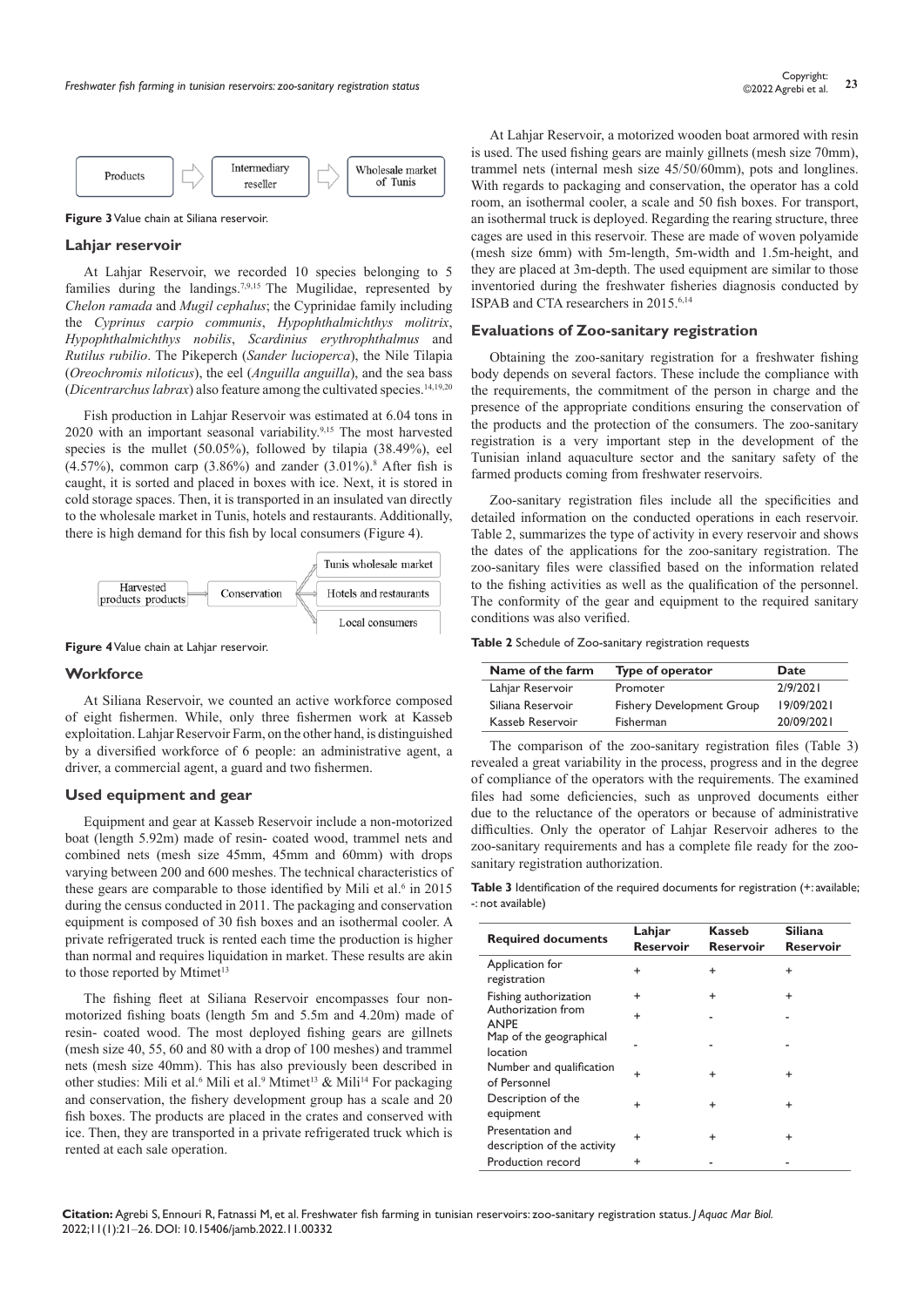The three aforementioned modes of exploitation which were identified have some differences, such as the qualification of personnel and the type of gear and equipment used. In fact, this is the case for the majority of freshwater fish farms in Tunisian reservoirs.<sup>6,12-15</sup>

It was also noted that the compliance with the zoo-sanitary registration procedure in freshwater reservoirs is influenced by the type of operators. At Lahjar Reservoir, the promoter holds a university degree and he perfectly understands the importance of the reinforcement of this procedure. On the other hand, at Kasseb and Siliana Reservoirs, we have identified lack of fishermen's involvement and negligence of the requirements. The documents presented by the operators in these reservoirs reflect the challenges encountered in the implementation of the zoo-sanitary registration in reservoirs.

At Kasseb Reservoir, the production register, which is one of the required documents for the zoo-sanitary registration was not provided.10 This dam is operated with a fishing permit and only one operator is usually working at this dam (no grouping of fishermen). Presumably, this operator will be excluded from the classification process as the zoo-sanitary registration requirements are only for private operators of freshwater bodies with a fixed fishery license and fishery development groups.10,21

Besides, operators of freshwater bodies holding a fishing license are exempt from environmental impact assessment and are therefore not required to have an ANPE license.

Similarly, at Siliana Reservoir the production register was not presented. In addition, the conservation conditions of the harvest do not follow the guidelines on food safety for human consumption.<sup>22</sup> Due to the unavailability of the manager, the fishery development group was inactive when the survey was conducted. Besides, the fishermen's lack of awareness and the difficulty in dealing with the operators pose a real problem and result in non-compliance with the zoo-sanitary registration process. Besides, the lacks of funding and financial constraints are the major handicap for the development of this activity. The current status (lack of traceability measures, etc.) will naturally delay the obtainment of the freshwater fish zoo-sanitary registration in this reservoir. The operators (fishermen) in this reservoir are also exempted from the environmental impact study.

At Lahjar Reservoir, we noted only one anomaly in relation with the requirements of the zoo-sanitary registration procedure: Tilapia was cultivated in cages in an intensive system. Apart from this, the promoter of this reservoir meets all the requirements to obtain an authorization from the ANPE.

### **SWOT analysis**

Detailed data were collected at the level of each reservoir and analyzed (Table 4). The results of the SWOT analysis facilitated the classification of the three exploitation modes and the development of a sustainable strategy for the inland fish farming sector in Tunisia.

| <b>Table 4 SWOT</b> analysis made for the three modes of exploitation in Tunisian reservoirs |  |  |  |  |  |  |
|----------------------------------------------------------------------------------------------|--|--|--|--|--|--|
|----------------------------------------------------------------------------------------------|--|--|--|--|--|--|

| <b>Exploitation by fishermen: Kasseb</b><br><b>Reservoir</b> |                                                                                                                                                                                                                                                                                                                                                                                                      | Exploitation by a fishery development<br>group: Siliana Reservoir                                                                                                                                                                                                                                                                                                                                                     | Exploitation by a promoter: Lahjar<br><b>Reservoir</b>                                                                                                                                                                                                                                                     |  |
|--------------------------------------------------------------|------------------------------------------------------------------------------------------------------------------------------------------------------------------------------------------------------------------------------------------------------------------------------------------------------------------------------------------------------------------------------------------------------|-----------------------------------------------------------------------------------------------------------------------------------------------------------------------------------------------------------------------------------------------------------------------------------------------------------------------------------------------------------------------------------------------------------------------|------------------------------------------------------------------------------------------------------------------------------------------------------------------------------------------------------------------------------------------------------------------------------------------------------------|--|
| Strengths                                                    | Fishing authorization renewed;<br>Experience in the field of inland<br>fishing;<br>Additional income through sea<br>$\bullet$<br>fishing activity;<br>Direct sale of fresh products;<br>$\bullet$<br>Absence of urbanization and<br>$\bullet$<br>industrial activities around<br>Reservoir.                                                                                                          | Existence of fishery development<br>group;<br>Large quantities of stocked fry;<br>$\bullet$<br>Existence of additional source of<br>$\bullet$<br>income for fishermen (agriculture and<br>construction);<br>Operators' experience in inland<br>fisheries.                                                                                                                                                             | Manager's grade level;<br>Strong will of the operator to obtain<br>the zoo-sanitary registration;<br>Availability of freezing materials and<br>equipment;<br>Availability of a qualified local<br>workforce;<br>Preservation of products;<br>Mastered fishing technique;<br>Intensive cage farming system. |  |
| Opportunities                                                | Existence of a potential<br>٠<br>international market:<br>Low competition;<br>٠<br>Possibility of setting up ecolabels<br>$\bullet$<br>and certifications;<br>Participation in national and<br>international fairs and exhibitions;<br>Possibility of developing<br>٠<br>ecotourism.                                                                                                                 | Existence of a potential international<br>market ;<br>Participation in national and<br>٠<br>international fairs and exhibitions:<br>Low competition for fish products;<br>$\bullet$<br>Possibility of setting up an ecolabel<br>and certification;<br>Possibility of development of<br>$\bullet$<br>ecotourism.                                                                                                       | Existence of a potential<br>international market with little<br>competition;<br>Possibility of development of<br>ecotourism;<br>Possibility of setting up ecolabels<br>and certifications;<br>Participation in national and<br>international fairs and exhibitions.                                        |  |
| Weaknesses                                                   | Lack of production records;<br>Unavailability of the operator in<br>$\bullet$<br>summer;<br>Low income from fishing;<br>$\bullet$<br>Seasonality of the production;<br>٠<br>Agricultural activities around<br>reservoir:<br>Extensive breeding system;<br>$\bullet$<br>Use of the reservoir by the<br>$\bullet$<br>National Water Distribution<br>Utility (SONEDE) as a source of<br>drinking water. | Non-functional Fisheries Development<br>Grouping;<br>Poor preservation of the caught<br>٠<br>products;<br>Low production;<br>$\bullet$<br>Use of non-regulatory net mesh;<br>٠<br>Lack of funding and investment;<br>$\bullet$<br>Difficulty in communicating with<br>$\bullet$<br>fishermen:<br>Inappropriate marketing channel;<br>Poor hygiene practices;<br>$\bullet$<br>Lack of production records.<br>$\bullet$ | Lack of specific space for product<br>storage;<br>Agricultural and urban exploitation<br>of the areas bordering reservoir.                                                                                                                                                                                 |  |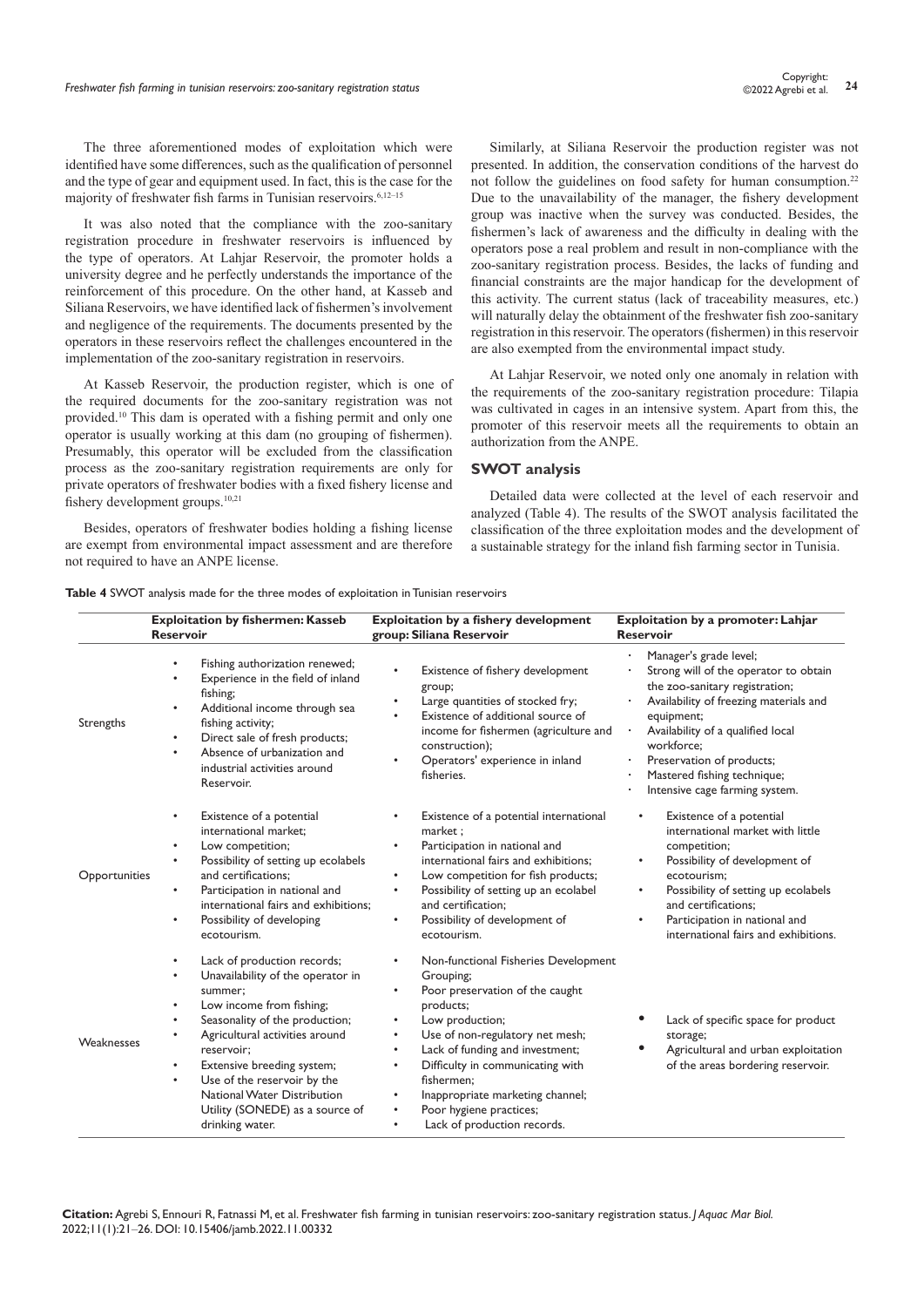*Freshwater fish farming in tunisian reservoirs: zoo-sanitary registration status* **<sup>25</sup>** Copyright:

Table Continued...

|                | <b>Exploitation by fishermen: Kasseb</b>                                                                                                                                                                                                                       | Exploitation by a fishery development                                                                                                                                                                                                                        | Exploitation by a promoter: Lahjar                                                                                                                                                                                                                                                                                                                                  |
|----------------|----------------------------------------------------------------------------------------------------------------------------------------------------------------------------------------------------------------------------------------------------------------|--------------------------------------------------------------------------------------------------------------------------------------------------------------------------------------------------------------------------------------------------------------|---------------------------------------------------------------------------------------------------------------------------------------------------------------------------------------------------------------------------------------------------------------------------------------------------------------------------------------------------------------------|
|                | <b>Reservoir</b>                                                                                                                                                                                                                                               | group: Siliana Reservoir                                                                                                                                                                                                                                     | <b>Reservoir</b>                                                                                                                                                                                                                                                                                                                                                    |
| <b>Threats</b> | Consumer Behavior:<br>Risk of drought;<br>Risk of depletion of natural<br>$\bullet$<br>stocks of Mugilidae fry;<br>Risk of developing pathologies;<br>$\bullet$<br>Agricultural fertilizer pollution;<br>Theft of fishing gear and<br>$\bullet$<br>production. | Risk of siltation of the Reservoir:<br>٠<br>Low water supply and risk of dryness<br>of the Reservoir:<br>Storm water Pollution:<br>Risk of spreading pathologies;<br>٠<br>Unstable consumer behavior:<br>٠<br>Risk of depletion of natural stocks<br>of fry. | Growing urbanization and pollution<br>risk;<br>Lack of water supply and risk of<br>drought;<br>Massive presence of freshwater<br>turtles causing damage to fish and<br>fishing gear;<br>Risk of fish diseases:<br>Fishing equipment theft;<br>Risk of chemical pollution caused<br>by the surrounding agricultural<br>activity;<br>Unpredictable consumer behavior. |

The conducted SWOT analyses indicated great potential for inland fish farming in Tunisia thanks to the omnipresence of various strengths and opportunities compared to the identified weaknesses and threats in these reservoirs. On those grounds, we put forward the following recommendations:

- a. Generalizing the zoo-sanitary registration procedure for all private persons or legal entities exploiting reservoirs in order to produce quality freshwater fish and enhance its marketing;
- b. Setting up an upgrading program for fishermen which would allow them to acquire knowledge in the field of sea products' conservation as well as the pathologies of aquatic organisms;
- c. Raising fishermen's awareness of the importance of the zoosanitary registration procedure and encouraging them to comply with its requirements;
- d. Monitoring of the production records by the competent authorities.

## **Conclusion**

The results of the investigations on zoo-sanitary registration showed certain discrepancies in the level of commitment and compliance with the procedure between the different operators, such as the provision of the required documents. In addition, a great variability in the progress of the files' submission was noted among the different modes of operation (Promoter, Fishery Development Group or Independent Fishermen).

The examined documents indicated that the obtainment of the zoosanitary registration for Kasseb and Siliana Reservoirs is not possible at present because of the unavailability of the required documents, such as the production register. In addition, it was revealed that fish caught at Siliana Reservoir is poorly conserved and may therefore present health hazards for consumers. However, for Lahjar Reservoir, the file has all the required documents and the exploitation can therefore obtain the registration. Nevertheless, the rearing of Tilapia in an intensive way poses difficulties for this process.

The conducted SWOT analyses in the three reservoirs allowed to highlight the difference between the modes of exploitation and to elaborate new perspectives of development of the inland fish farming sector in Tunisia. The encouragement of ecotourism in Siliana and Kasseb Reservoirs can represent an additional source of income for fishermen and, at the same time, reduce the pressure on these fishery resources. Obtaining ecolabels and certifications would guarantee the quality of the marketed products and help gain the consumers' trust. The participation in fairs and exhibitions should also aid to conquer new national and international markets.

# **Acknowledgments**

The authors extend their gratitude to the IRESA for the financial support it provided. They are similarly thankful to all the staff of the Technical Center of Aquaculture (Tunisia), the General Directorate of Fisheries and Aquaculture (Tunisia) as well as the students of ISPA Bizerte for the efforts they exerted during the realization of the practical part of this work. Our gratitude also goes to the DGSV with special thanks to Dr Ines TLIBA.

# **Conflicts of interest**

The authors declare no conflict of interest.

# **Funding**

The Institution of Agricultural Research and Higher Education (IRESA) have provided financial support for the research impact project (AMBISEPT) from which this paper emerged.

#### **References**

- 1. TCA (Technical Center of Aquaculture). Rapport annuel. 2016:52.
- 2. TCA (Technical Center of Aquaculture). Mediterranean and Black Sea Aquaculture Strategy. 2017:24.
- 3. TCA (Technical Center of Aquaculture). Biosecurity in the aquaculture sector: health assessment of breeding applicable to an aquaculture operation in Tunisia. 2020:22.
- 4. DGPA (Directorate General for Fisheries and Aquaculture). Yearbook of Fisheries and Aquaculture Statistics in Tunisia, Ministry of Agriculture. 2019.
- 5. TCA (Technical Center of Aquaculture). Fishing and aquaculture in Tunisia. Republic of Tunisia Ministry of Agriculture, Hydraulic Resources and Maritime Fisheries, Web electronic publication. 2021.
- 6. Mili S, Ennouri R, Laouar H, et al. Fisheries in the Tunisians dams: diagnosis of the current situation and development opportunities. *FAO Fish and Aqua Proceedings*. 2015;39:95–106.
- 7. [Chargui T, Fatnassi M, Ennouri R, et al. Exploring freshwater fish](https://medcraveonline.com/BIJ/BIJ-05-00196.pdf)  [assemblages and population structure in three Tunisian reservoirs for](https://medcraveonline.com/BIJ/BIJ-05-00196.pdf)  [better fishery management.](https://medcraveonline.com/BIJ/BIJ-05-00196.pdf) *Biodiversity Int J.* 2021;5(2):37-45.
- 8. [DGPA \(Directorate General for Fisheries and Aquaculture\). Directory](http://www.clubartisanal.eu/Fr/partenaires_7_234_D16)  [of fisheries and aquaculture statistics in Tunisia, The Minister of](http://www.clubartisanal.eu/Fr/partenaires_7_234_D16)  [Agriculture. 2020.](http://www.clubartisanal.eu/Fr/partenaires_7_234_D16)
- 9. Mili S, Ennouri R, Laouar H. Optimization of the exploitation of fish resources in dam reservoirs in Tunisia. European University Publishing. France. 2020:68.

**Citation:** Agrebi S, Ennouri R, Fatnassi M, et al. Freshwater fish farming in tunisian reservoirs: zoo-sanitary registration status. *J Aquac Mar Biol.* 2022;11(1):21‒26. DOI: [10.15406/jamb.2022.11.00332](https://doi.org/10.15406/jamb.2022.11.00332)